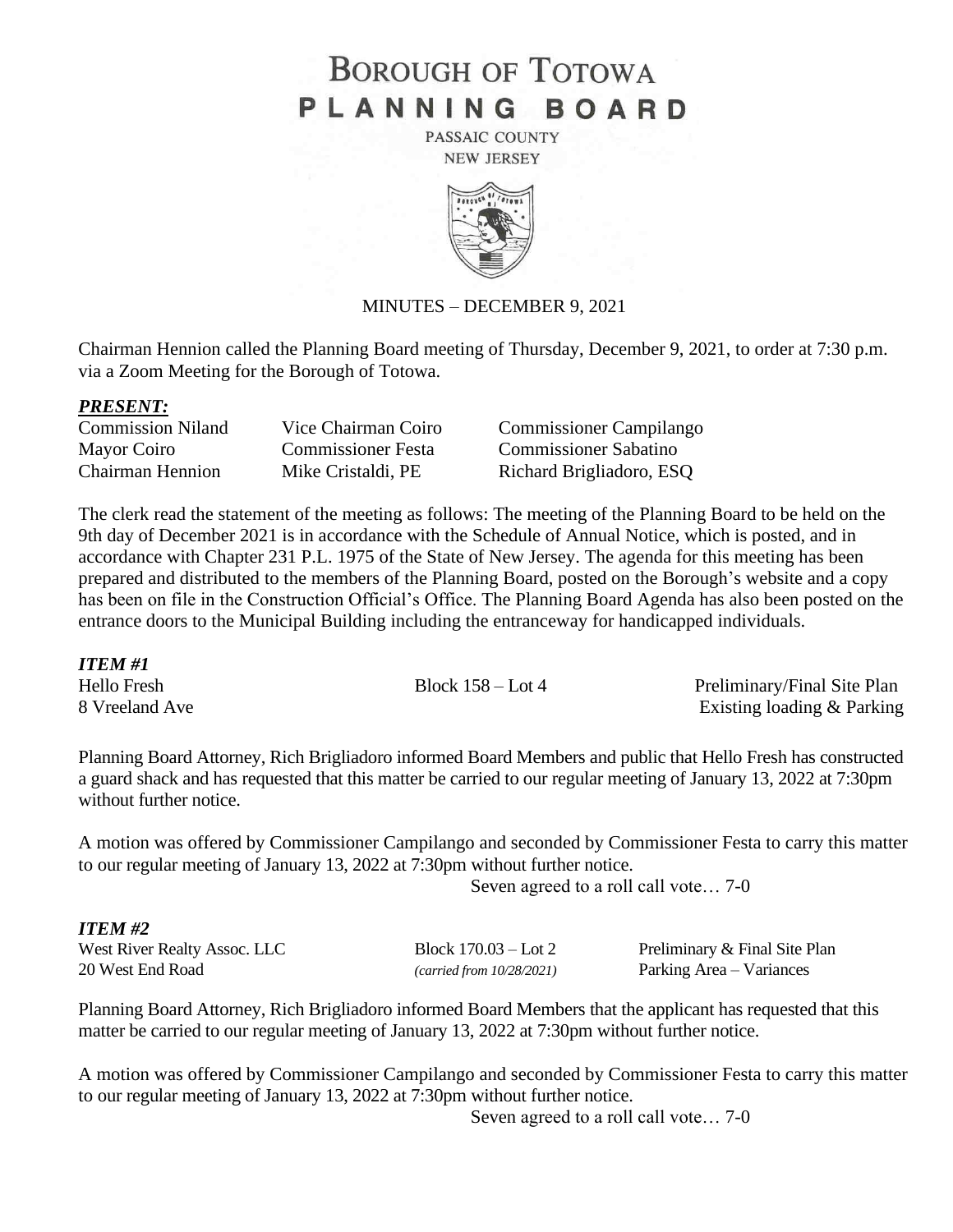# *ITEM #3*

Phoenix Title Agency Block 106 – Lot 6 Minor Site Plan Approval 294 Union Blvd. Certificate of Occupancy

Mr. Alfred Gellene, Attorney for the applicant and Sonia Garcia appeared requesting approval for the occupancy of approximately 1,600 sq. ft. of space to be used as strictly office space. There will be 3 employees.

Ms. Garcia attempted to answer Planning Board Member's questions regarding signage. She indicated that it would be a Gold/Black/White sign mounted above the door, however unsure of the dimensions. A diagram was not submitted with the application.

Chairman Hennion determined there was not enough information to proceed and instructed the applicant to return with the proper signage documentation at our next regular meeting on January 13, 2022.

A motion was offered by Commissioner Campilango and seconded by Commissioner Festa to carry this matter to regular meeting of January 13, 2022 at 7:30pm without further notice.

|                    | Seven agreed to a roll call vote 7-0 |                          |  |
|--------------------|--------------------------------------|--------------------------|--|
| <b>ITEM #4</b>     |                                      |                          |  |
| Amano USA Holdings | Block $166.03 -$ Lot $14$            | Minor Site Plan Approval |  |
| 29 Commerce Way    |                                      | Certificate of Occupancy |  |

Mr. Ray Hassa, Vice President of Operations for Amano USA Holdings appeared requesting the approval for occupancy of approximately 11,670 sq ft. to be used as offices and warehouse space. Mr. Hassa also represented that there will be no manufacturing done on site. Mr. Hassa further explained the nature of the business as selling hardware and software for revenue control for parking systems. Installation is also provided.

Mr. Hassa testified that the Applicant provides software and hardware parking revenue control systems to its customers. The anticipated hours of operation are approximately 7:00 a.m. to 6:00 p.m. Monday through Friday. Mr. Hassa also confirmed that there will be no outside storage of equipment and materials. He did, however, state that two vans will be parked overnight. However, the vans are not used for storage.

There will be approximately thirty-four employees on site. In addition, there are approximately 75 on-site parking spaces. The Applicant confirmed that there is sufficient on-site parking to accommodate the business.

The Applicant will install signage in the space provided on the monument sign for both Amano McGann, Inc. and Amano USA Holdings, Inc. In addition, the Applicant will place the name of the business on the glass entrance doors to the office space and on the glass window adjacent to the entrance door. The Board informed the Applicant that no more than 20% of the glass area can contain signage.

A motion was offered by Commissioner Campilango and seconded by Commissioner Festa to approve the site plan for occupancy as presented. This approval is subject to and contingent upon the following conditions and will be memorialized in a Resolution at a future date:

- 1. The construction of internal partitions, exits, entrances and fire safety devices are subject to and require the approval of the fire sub-code official, the fire inspector, and the building inspector.
- 2. The applicant will supply the Chief of Police with an emergency contact list and will also obtain the approval of the Police Chief pertaining to all alarms and security devices.
- 3. There will be no outside storage of equipment or materials.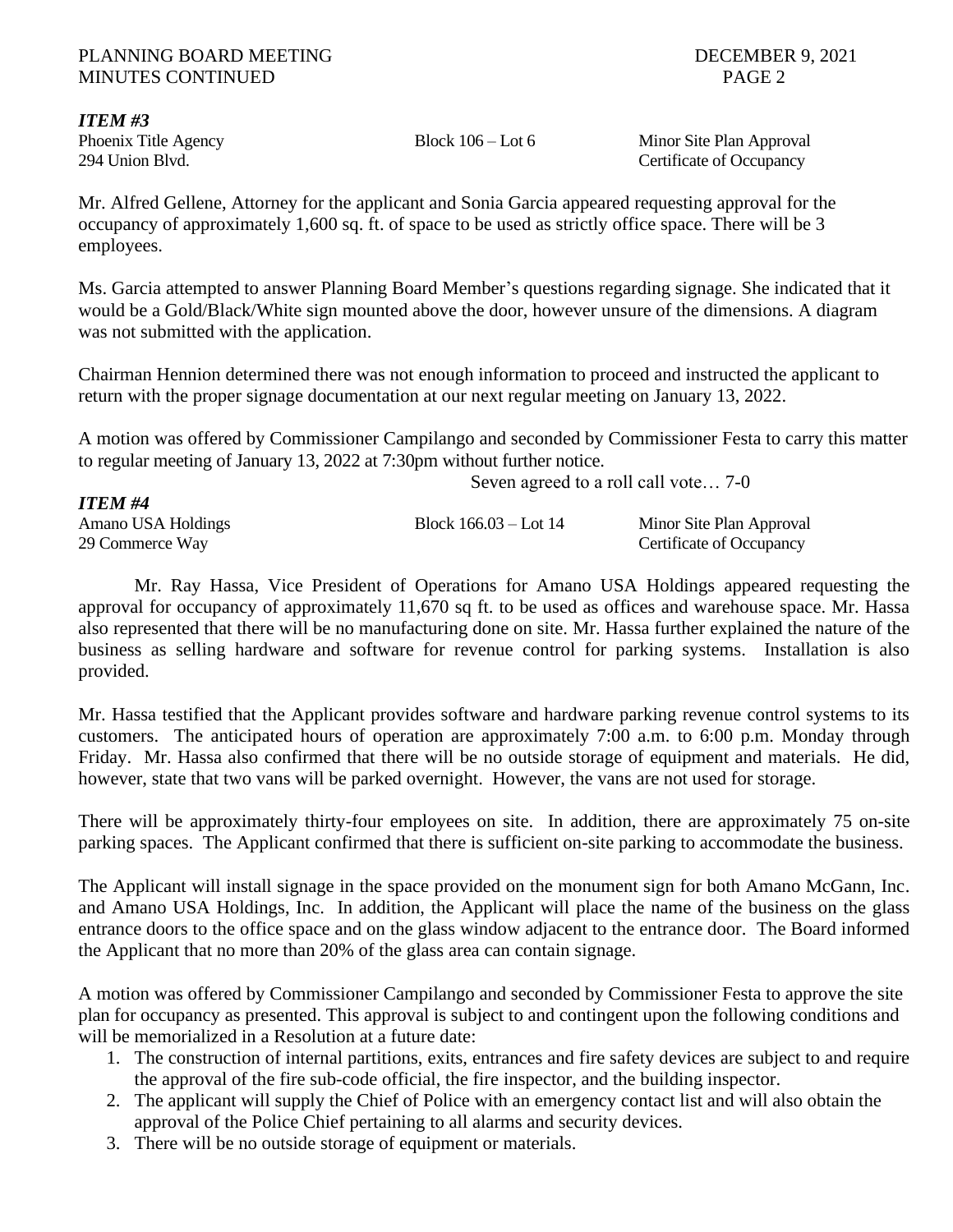4. The Applicant is permitted to install signage in the space provided on the monument sign for Amano USA Holdings, Inc. and Amano McGann, Inc. In addition, the Applicant is permitted to install signage on the glass door and the glass window adjacent to the glass door to reflect the name of the new business. The installation of such signage on the glass door and/or window shall not exceed 20% of the glass door and/or window area.

Seven agreed to a roll call vote… 7-0

| ITEM #4         |                      |                          |
|-----------------|----------------------|--------------------------|
| 1-800 New Parts | Block 170.03 – Lot 7 | Minor Site Plan Approval |
| 4 Taft Road     | Tenant A             | Certificate of Occupancy |

Mr. Raymond Reddin, attorney for the applicant and Kevin Dipiano appeared requesting approval for the occupancy of approximately 12,100 sq. ft of space for the warehousing and distribution of new auto parts. Mr. Dipiano testified he owns Wayne Mazda as well as other automobile dealerships. He testified that no customers come to the facility.

He further represented that most of the orders are placed via telephone and then deliveries are made from this facility. Typically, deliveries are received between 5:00 a.m. and 7:00 a.m. Monday through Friday.

Mr. Dipiano testified the anticipated hours of operation will be approximately 6:30 a.m. to 4:00 p.m. Monday through Friday. There will be six employees on site. Mr. Dipiano additionally testified that there is a monument sign which will accommodate all tenants at this building. In addition, the Applicant will have a small sign for deliveries in the rear of the building for his business in addition to placing a sign in the space provided on the monument sign.

A motion was offered by Commissioner Campilango and seconded by Commissioner Festa to approve the site plan for occupancy as presented. This approval is subject to and contingent upon the following conditions and will be memorialized in a Resolution at a future date:

- 1. The construction of internal partitions, exits, entrances and fire safety devices are subject to and require the approval of the fire sub-code official, the fire inspector, and the building inspector.
- 2. The applicant will supply the Chief of Police with an emergency contact list and will also obtain the approval of the Police Chief pertaining to all alarms and security devices.
- 3. There will be no outside storage of equipment or materials.

Seven agreed to a roll call vote… 7-0

| ITEM #5     |                        |                          |
|-------------|------------------------|--------------------------|
| Stan-Pac    | Block $170.03 -$ Lot 7 | Minor Site Plan Approval |
| 4 Taft Road | Tenant B               | Certificate of Occupancy |

Mr. Raymond Reddin, attorney for the applicant and Brad Zelenyt, General Manager appeared requesting approval for the occupancy of approximately 30,000 sq. ft of space for a warehouse only operation of his manufacturering business which includes, but not limited to, paper products, ice cream packaging and soup cups. Mr. Zelenyt testified that there will be no manufacturing done on the premises, it will be strictly a warehouse operation at this site.

Mr. Zelenyt further testified there will be two employees at the warehouse. The anticipated hours of operation will be 7:00 a.m. to 4:00 p.m. Monday through Friday. There are also two loading docks.

With respect to signage, the Applicant will place a sign which identifies the name of the business in the space provided on the monument sign. There will also be a sign on the main door reflecting the name of his business.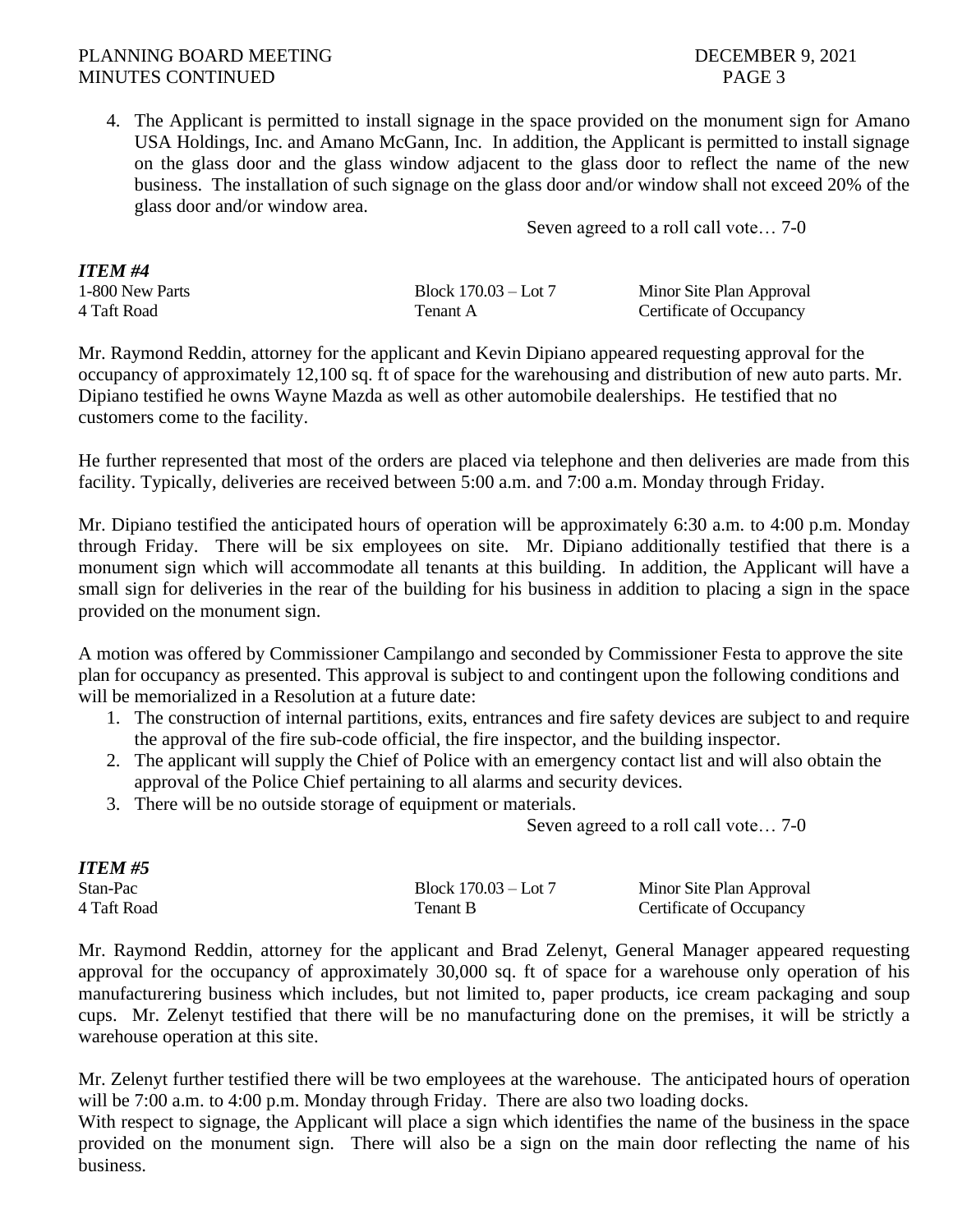A motion was offered by Commissioner Campilango and seconded by Commissioner Festa to approve the site plan for occupancy as presented. This approval is subject to and contingent upon the following conditions and will be memorialized in a Resolution at a future date:

- 1. The construction of internal partitions, exits, entrances and fire safety devices are subject to and require the approval of the fire sub-code official, the fire inspector, and the building inspector.
- 2. The applicant will supply the Chief of Police with an emergency contact list and will also obtain the approval of the Police Chief pertaining to all alarms and security devices.
- 3. There will be no outside storage of equipment or materials.

Seven agreed to a roll call vote… 7-0

# *ITEM #6*

*ITEM #7*

| -------                              |                      |                          |
|--------------------------------------|----------------------|--------------------------|
| <b>Orange Distribution Solutions</b> | Block 170.03 – Lot 7 | Minor Site Plan Approval |
| 4 Taft Road                          | Tenant C             | Certificate of Occupancy |

Mr. Raymond Reddin, attorney for the applicant and Ross Evans, Vice President of Operations appeared requesting approval for the occupancy of approximately 14,444 sq. ft of space for a warehouse and distribution business for on-line sellers, i.e eBay. Approximately 2,400 square feet of space will be used as office space and the remainder of the space will be used as warehouse space.

The anticipated hours of operation will be 9:00 a.m. to 5:30 p.m. Monday through Friday. Furthermore, as seasonal demands dictate, the Applicant will also be open on Saturday from 8:00 a.m. to 2:00 p.m. There will be eighteen employees on site. Thirteen employees will work in the warehouse and five employees will work in the office.

Mr. Evans testified that no customers come to the site. The nature of the business is essentially wholesale. The products are shipped via United States Postal Service and other common carriers. Mr. Evans testified that the products that are being distributed or sold are typically apparel and small scale electronics, as well as small coffee makers.

Mr. Evans testified the Applicant typically receives two or three trucks a day which he characterizes as being United States Postal Service trucks and other similar carriers such as DHL and UPS.

With respect to signage, the Applicant will install a sign in the space provided on the monument sign to reflect the name of the business.

A motion was offered by Commissioner Campilango and seconded by Commissioner Festa to approve the site plan for occupancy as presented. This approval is subject to and contingent upon the following conditions and will be memorialized in a Resolution at a future date:

- 1. The construction of internal partitions, exits, entrances and fire safety devices are subject to and require the approval of the fire sub-code official, the fire inspector, and the building inspector.
- 2. The applicant will supply the Chief of Police with an emergency contact list and will also obtain the approval of the Police Chief pertaining to all alarms and security devices.
- 3. There will be no outside storage of equipment or materials.

Seven agreed to a roll call vote… 7-0

| 11 LAN 11 1      |                        |                          |
|------------------|------------------------|--------------------------|
| Moo It Companies | Block $170.03 -$ Lot 7 | Minor Site Plan Approval |
| 4 Taft Road      | Tenant D               | Certificate of Occupancy |

Mr. Raymond Reddin, attorney for the applicant and Timothy Wilson appeared requesting approval for the occupancy of approximately 6,675 sq. ft of space for an information technology support business.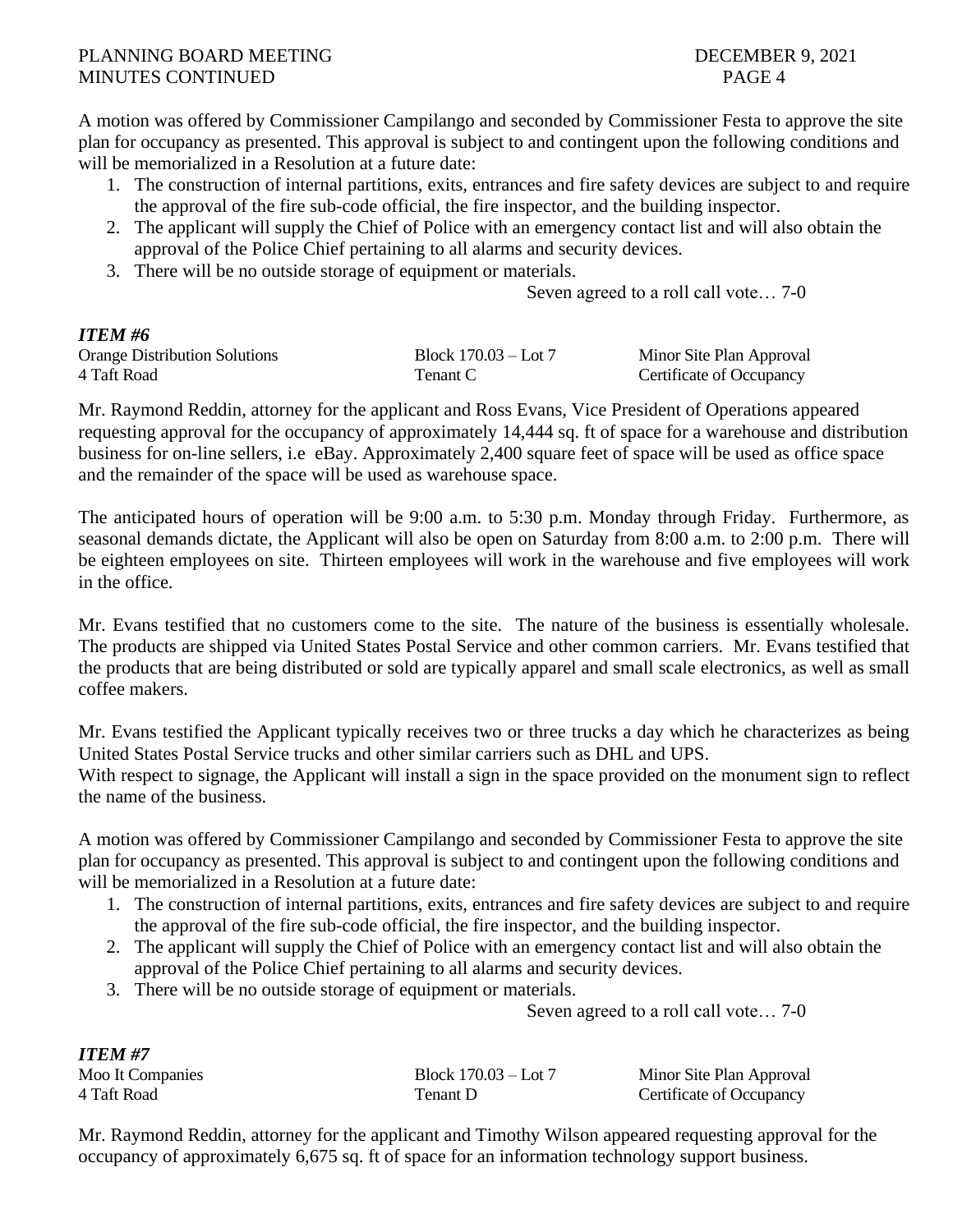The office is used to provide help desk support to customers in addition to departments that support the operation of the Applicant's business. Essentially the business is a general office use operation.

Mr. Wilson testified that the anticipated hours of operation are Monday through Saturday from 8:00 a.m. to 6:00 p.m. The business has ten employees. Some employees will travel to work sites for repairs. Other employees will remain in the office and offer technical support. Mr. Wilson testified that approximately 500 square feet of space is allocated as storage space for equipment and parts. Mr. Wilson also testified that they are relocating from Fairfield, New Jersey to the Totowa site.

The Applicant is installing a sign to identify the name of the business in the space provided on the monument sign. In addition, there will be sign on the interior glass door to the tenant space which is located on the second floor of this building.

A motion was offered by Commissioner Campilango and seconded by Commissioner Festa to approve the site plan for occupancy as presented. This approval is subject to and contingent upon the following conditions and will be memorialized in a Resolution at a future date:

- 1. The construction of internal partitions, exits, entrances and fire safety devices are subject to and require the approval of the fire sub-code official, the fire inspector, and the building inspector.
- 2. The applicant will supply the Chief of Police with an emergency contact list and will also obtain the approval of the Police Chief pertaining to all alarms and security devices.
- 3. There will be no outside storage of equipment or materials.

Seven agreed to a roll call vote… 7-0

A motion was offered by Commissioner Campilango and seconded by Commissioner Niland to approve the Planning Board Minutes of November 11, 2021 as presented.

> Six agreed to a roll call vote… 6-0 Commissioner Zarek & Vice Chairman Coiro abstained

# **RESOLUTIONS:**

A motion was offered by Commissioner Campilango and seconded by Commissioner Niland to approve the resolution for AK Rashidzada Corp *,* Block 179 – Lot 2.03 as prepared.

Five agreed on a roll call vote……….5-0

A motion was offered by Commissioner Campilango and seconded by Commissioner Niland to approve the resolution for Totowa Food*,* Block 145 – Lot 13 as presented.

Five agreed on a roll call vote……….5-0

A motion was offered by Commissioner Campilango and seconded by Commissioner Niland to approve the resolution for Homesense, Block  $174 -$ Lot  $1-3.02$ ,  $4.02,5 \& 6$  as presented. Five agreed on a roll call vote……….5-0

A motion was offered by Commissioner Campilango and seconded by Commissioner Niland to approve the resolution for Marshalls, Block  $174 -$ Lot  $1-3.02$ ,  $4.02.5 \& 6$  as presented. Five agreed on a roll call vote……….5-0

Mayor Coiro discussed our Meeting Schedule for 2022 and advised Board Members that we will be continuing the virtual meetings until the end of April due to the unknown factors of the Covid variant expected during the upcoming winter.